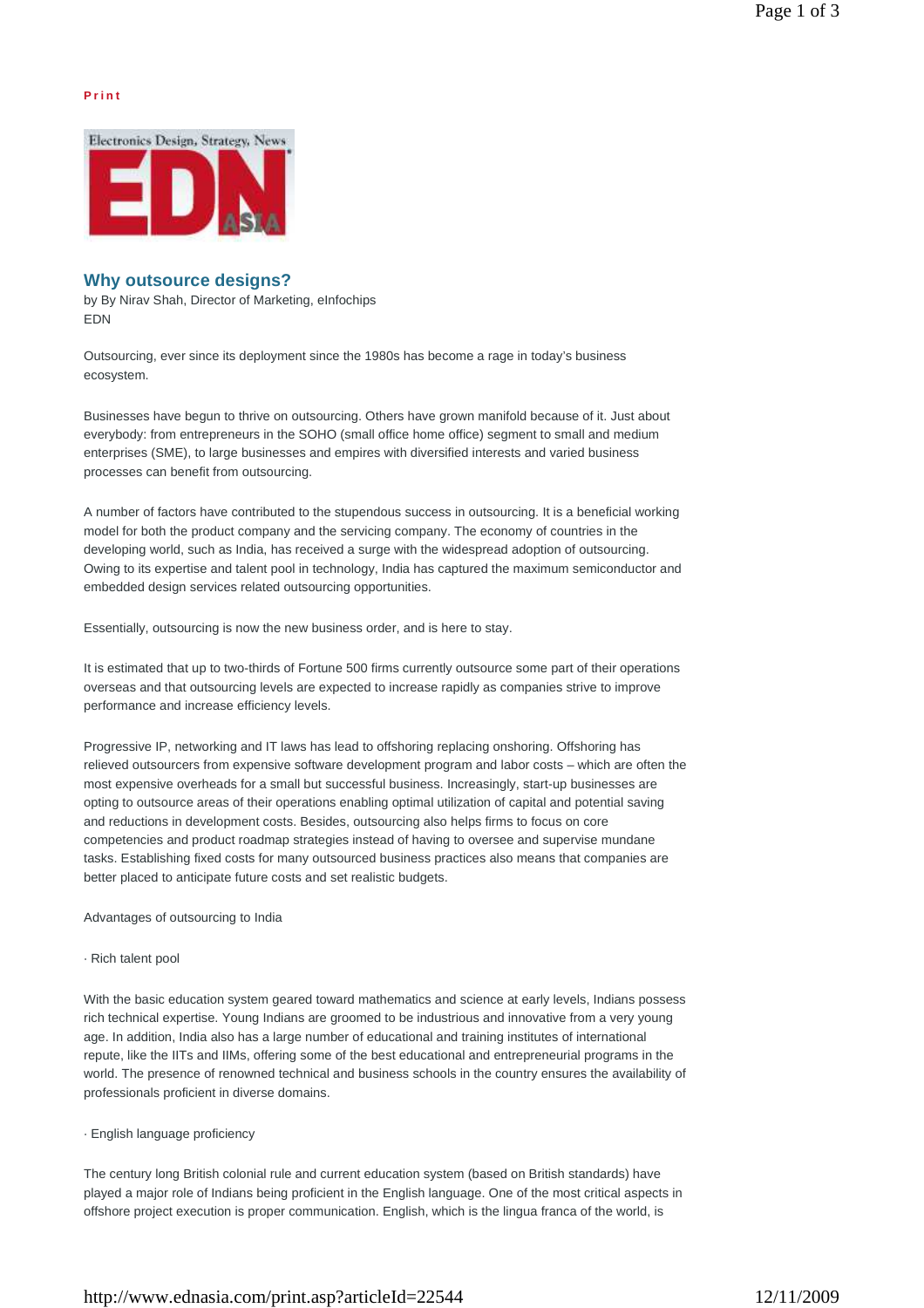also the business language of India. The country alone produces 2 million English-speaking college graduates and 300,000 post-graduates annually.

· Government incentives for IT

The Indian government has established a National IT Task Force to promote IT in the country. In addition, a separate Ministry of Information Technology was set up to expedite swift approval and implementation of IT projects and to streamline the regulatory process. Some of the measures taken by the Indian government include:

o The Information Technology Act of 2000 (an IT bill passed in the Indian Parliament in May 2000) brings e-commerce within the purview of law and accords stringent punishments to "cyber criminals". With this, India joins a select band of 12 nations that have cyber laws.

o Software Technology Parks of India (established in 1990) offer state-of-the-art infrastructure and various fiscal incentives and concessions to encourage foreign investment and promote software development in India.

· Technologies for total solutions

Offshore assignments have moved up the value chain - from data entry and call centers to large and complex turnkey projects of 200 to 300 person years. Furthermore, India is now a favored destination for product design engineering and chip design projects.

· Expertise in international processes and Systems

Indian professionals have cultivated expertise in global methodologies. In addition, the presence of large global corporations (in diverse fields ranging from IT, hospitality, manufacturing, finance, education to healthcare) such as Microsoft, GE, Dell, etc. have enriched and augmented Indian skill sets, thereby providing Indian professionals with a global outlook and expertise in diverse domains and international methodologies and processes.

· International standards of quality

The concept of quality is undergoing a sea of change at Indian IT facilities. Now companies outsource for quality and not merely for labor arbitrage. Indian firms are rapidly deploying cutting edge technologies and methodologies in their engagements. Outsourcing companies are now dependent on the engineering expertise of the services company to realize their innovations.

· Stable democracy and economic growth

India has been a stable parliamentary democracy since independence in 1947 and is one of the world's 10 fastest-growing economies. The country's service sector contributes a massive 51% to its GDP. Within this category, the most promising is IT development, which grew at an amazing rate of between 40 and 50% every year during the 1990s. India's consumer market growth has spurred the creation of Indiaspecific products, leading to an increased focus on the country as a market for design services companies

· Other advantages that contribute to outsourcing to India are:

- o Lower cost
- o Enhanced performance
- o A better-managed e-business infrastructure
- o Reliability